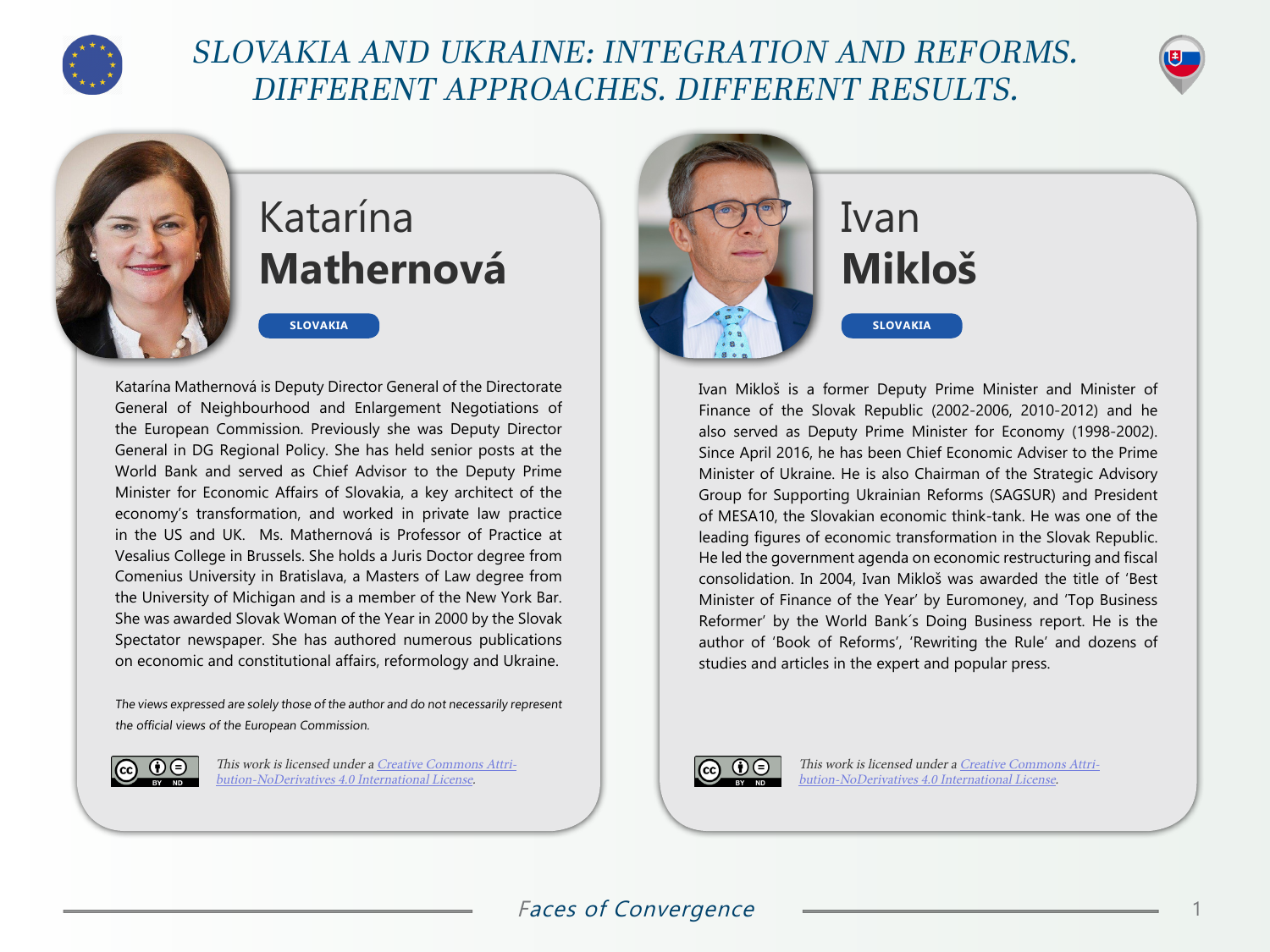

II a 1997, during the dark days of Mečiar government, the US Secretary of State, Madeleine Albright, called Slovakia the "black hole of Europe". The country was excluded from the first round of expansion of NATO and the OE n 1997, during the dark days of Mečiar government, the US Secretary of State, Madeleine Albright, called Slovakia the "black hole of Europe". The country was excluded brought in the remaining countries of the Visegrad group, Czechia, Hungary and Poland. Slovakia also failed to make it into the first round of accession talks with the European Union, which included the rest of the Visegrad, the three Baltic states, Slovenia, Cyprus and Malta. Less than a quarter of a century later, however, Slovakia is not only a member of these organisations, but is the only Visegrad country in the core of the Eurozone, regularly fulfilling all its membership criteria.

At the time of writing, Slovakia also elected its first female President, a liberal lawyer and environmental advocate who does not shy away from discussions on the protection of minorities, not a usual vote winner in this culturally conservative country. Her road to success was paved by a groundswell of peaceful popular demonstrations against corruption and for the rule of law or, as the young organisers called it: for a "decent" Slovakia.

While the President's powers are limited, she holds a promise of ushering in a new political culture, of instilling more civility, decency and respect into Slovakia's often toxic political discourse. Her focus on the rule of law and the need to eradicate official corruption are clearly welcome by the population that, traumatised by the murder of a journalist and his fiancé a year ago, elected a political novice into the highest official function. How did such a remarkable transformation happen in such a short period of time? How important a role has the promise and, later, reality of EU accession played?

The authors were privileged to be part of this transformation. Ivan as Deputy Prime Minister for Economic affairs and later also Minister of Finance in two successive reform governments of Mikuláš Dzurinda (1998-2006). Katarína as his advisor, while on leave from the World Bank, during Dzurinda's first term. The two authors are currently working together again; Katarina is a senior EU official in charge of the Eastern Partnership countries in the European Commission, and Ivan and his team are EUsupported strategic advisors to the Prime Minister of Ukraine. It is this mix of perspectives that allows us to address the above questions and also draw parallels and distinctions between the convergence path of Slovakia and Ukraine.

Lagging behind Western countries at the end of Communism was, arguably, a key reason why the inefficient system collapsed so quickly and unexpectedly 30 years ago. Having found new freedom, the former Eastern Block countries looked to the European Union not only for inspiration, but acceptance into its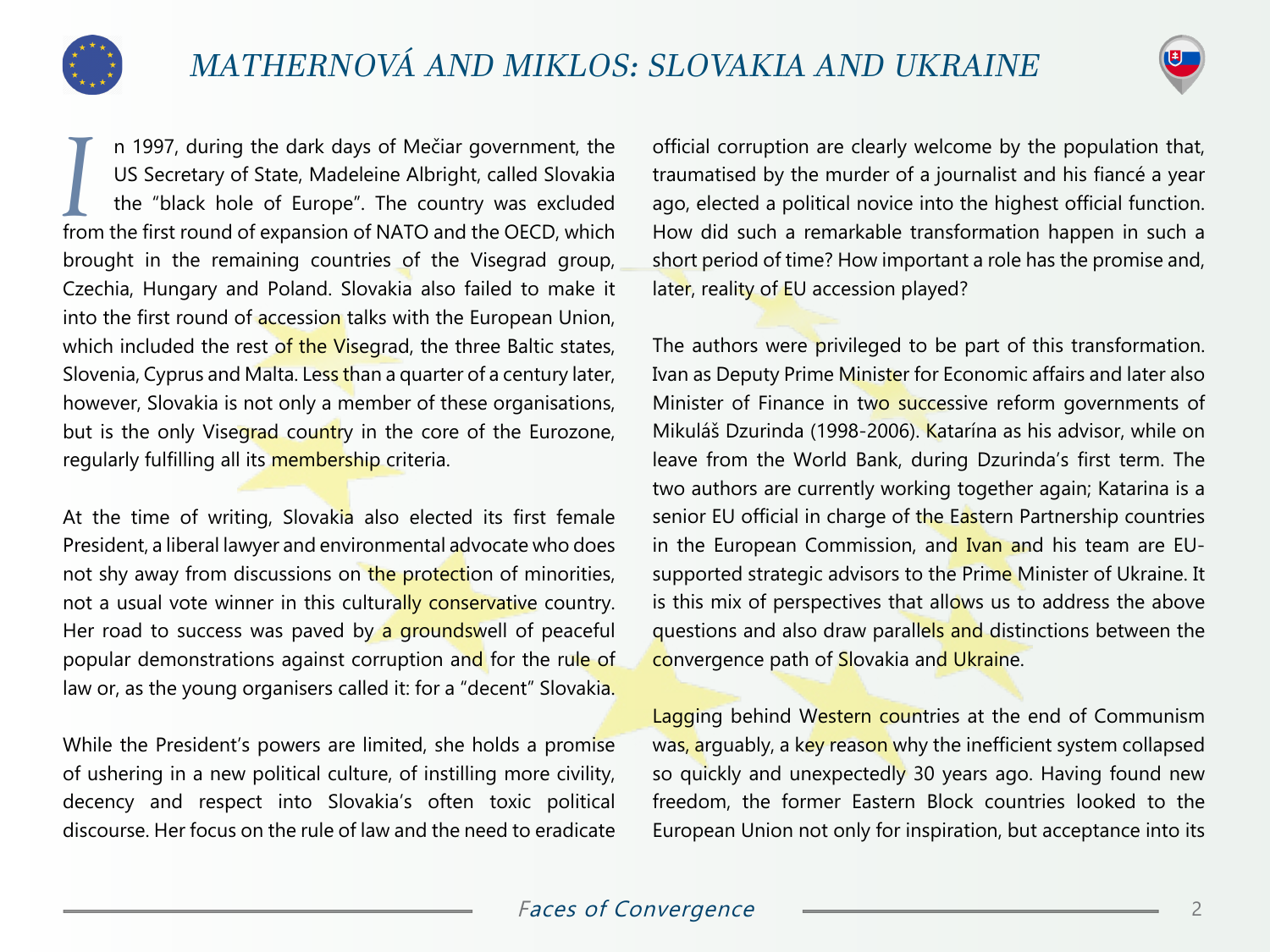



ranks. A 2012 World Bank report (The Golden Growth) called the European Union an "engine for convergence" and the former Soviet satellites wanted to partake in it.

The deep reforms that had to be undertaken in these "transition countries" and EU integration are interconnected. Former Communist countries had such profoundly different economic models, and performance, that only rebooting their system through fundamental transformation could allow the EU hopefuls to sustain the "competitive pressures" required by the accession criteria. Reforms across the economies and societies were thus necessary for **EU** integration, while the prospect of EU accession supported the adoption and implementation of these important reforms. Those countries that carried out deeper and wider reforms not only entered the EU (several also later joined the Eurozone), but also achieved greater economic convergence.

The impact of EU accession on the transition countries was important in at least four ways. First, the EU, by giving a very popular vision of belonging to the club, anchored policy reforms and allowed domestic reform elites to rely on the publics' patience with the hardship they had to endure. Second, by its normative power through the accession process that included "legal approximation" to the acquis communitaire (body of laws and regulation of the EU), it modernised the legal and

regulatory regimes of the countries in areas covered by the acquis. Third, by offering financial assistance to equip them for membership. Fourth, and perhaps most significantly, it provided new opportunities to economic agents, by attracting an influx of investment that helped fuel convergence.

Let us demonstrate this with two examples, Slovakia and Ukraine. At the beginning of 1990s, Slovakia's GDP per capita (in PPP) was approximately 30% higher than that of Ukraine, but Poland's was only 7% higher. GDP per capita in Romania was at the same level, while in Latvia, it was slightly lower. By 2017, however, Slovakia's GDP per capita had eclipsed Ukraine's by 371%; Poland's by 339%; Latvia's by 316%; and Romania's by 281%. How did this happen? How could a country with a great potential, even considered the most promising among the former Soviet republics, fall so behind?

The authors believe it was the result of a chronic lack of reforms in Ukraine under successive governments since the collapse of the Soviet Union, combined with a lack of any clear prospect of EU membership. Compared to the European Enlargement Policy, the normative reach of the European Neighbourhood Policy (relevant for Ukraine), including its tools such as the Association Agreements, vis-a-vis its Eastern, equally ex-Communist, partners is much loser. The lack of a realistic prospect for EU accession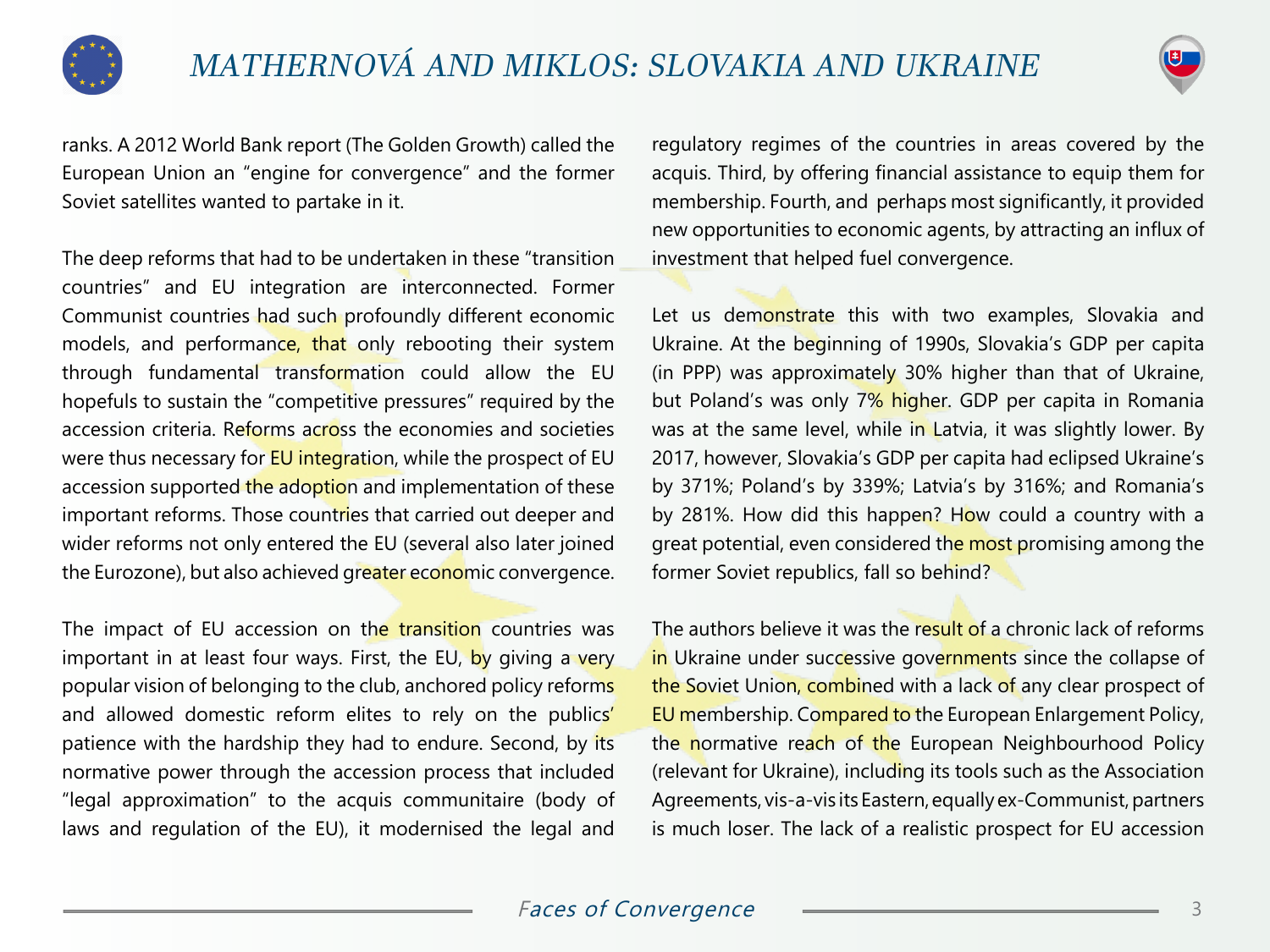



fails to provide powerful incentives for the ruling elites to part with their oligarchic and corrupt ways.

As part of Czechoslovakia in early 1990s, Slovakia underwent a difficult but successful first stage of a comprehensive transition program, the proverbial "big bang" based on the "Washington consensus". Czechoslovakia ceased to exist at the end of 1992 and from 1 January 1993, Slovakia became an independent country. Ukraine achieved independence from the Soviet Union a year earlier. Slovakia thus reached independence after having undergone the first phase of transition, while Ukraine did not, as reflected in their different macroeconomic environment. For example, while Slovakia never experienced very high or hyperinflation (the highest level was 56,6% in 1991), Ukraine suffered from hyperinflation (10 000% in 1993); it was brought under control only in 1995 when it was still 182%.

Slovakia's first five years of independence (1993 – 1998) under prime minister Vladimir Mečiar, was marred by a lack of reforms and foreign investment, tunnelling of state assets, irresponsible fiscal policy, political and economic isolation, misuse of power against independent institutions, opposition and NGOs. In 1998, Slovak society mobilised, fragmented opposition parties unified, and nine parties created the first Dzurinda government. (Second Dzurinda government, consisting of four center right parties,

continued in power after 2002 elections and even accelerated both reforms and the EU accession process.)

To overcome the legacy of Mečiar's era economic mismanagement and to join its neighbours in the integration processes, was a tall order. The divergence and conflicts among the coalition parties (ranging from ex-communists, socialists, liberals, conservatives, greens, to a Hungarian minority party) made the reform process politically extremely challenging. The ex-communists' party, the second largest in the coalition, was initially against many necessary reforms. It took tremendous effort and the skilful leadership of Dzurinda to persuade the party to support reform legislation. But there is no question that catching up with the rest of Visegrad in the prospect of EU accession was the decisive anchor that helped to overcome their recalcitrance.

While the first Dzurinda government overcame Mečiar's legacy in both political and economic terms and caught up with the EU integration path, it was the reforms under his second mandate that resulted in Slovakia's convergence jump. Thanks to a broad reform package that included fiscal decentralisation, public finance reform, tax, extrajudicial contract enforcement, pension, social system, labour market and health care reforms, Slovakia significantly improved all economic figures and the GDP per capita rose from 57% to 73% of the EU average in just four years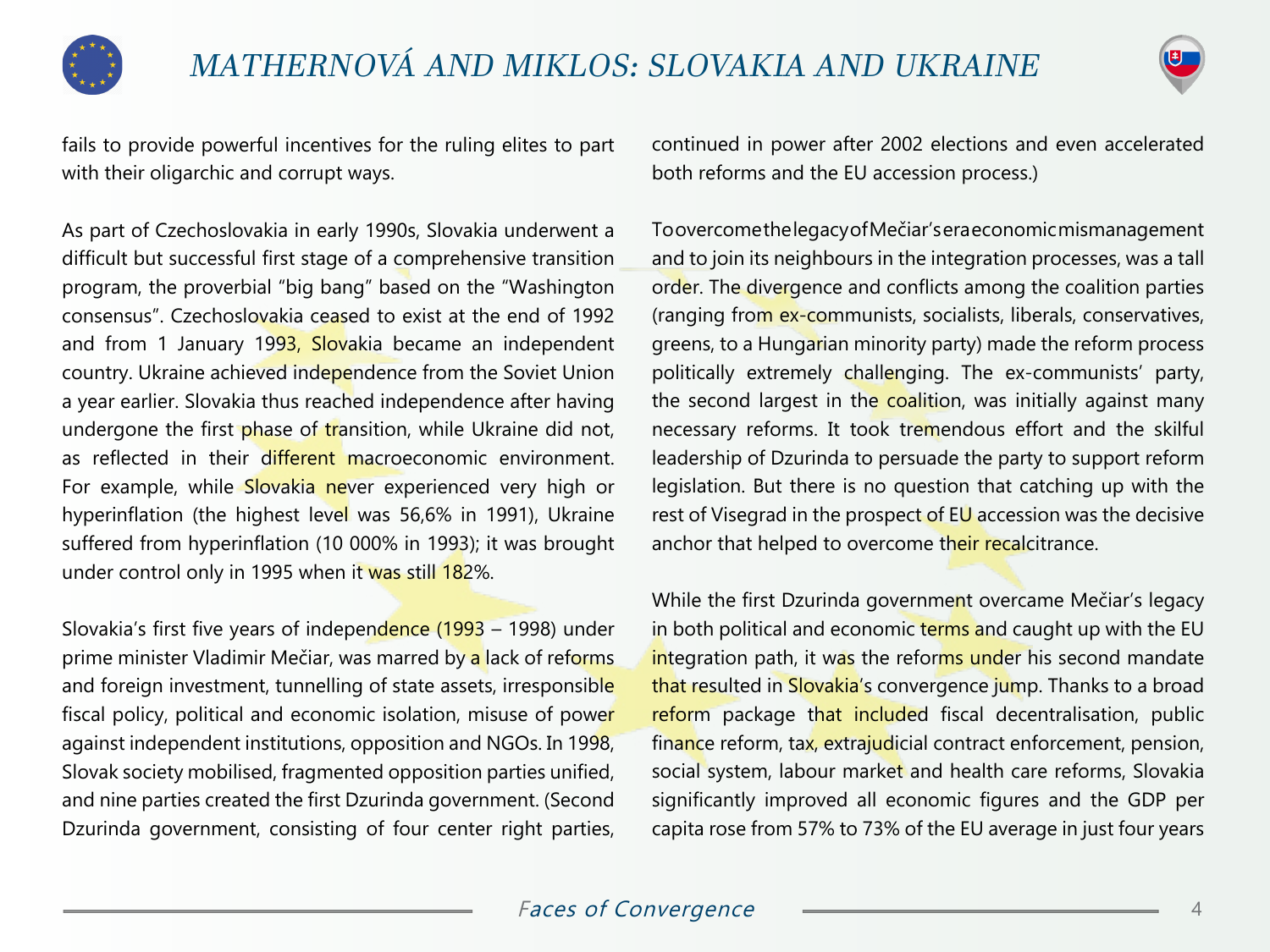

(2004-2008). When Czechoslovakia split up in 1993, Slovakia had only 62% of the Czech GDP per capita level. In 2004, this had risen to 73% and between 2004-2008 it jumped to 90%. In 2012 it stood at 94%. The 2005 Doing Business Report of the World Bank even ranked Slovakia as the top reformer and Forbes magazine referred to Slovakia as a "tiger" of Central Europe.

Let us look at Ukraine. After the 2014 Revolution of Dignity (Euromaidan), Ukraine was in a desperate situation. The country was in the firm grip of oligarchs who were not only siphoning state assets and corrupting the economy, but also manoeuvring the political system to their advantage. The economic system was full of accumulated misbalances. The lack of reforms over the previous 20 years resulted in a woefully underperforming economy. Moreover, as the incoming reform-oriented government came into power, Ukraine had to face a military aggression and a trade and economic war from Russia, Ukraine's then-largest trade partner. In certain areas, the economic situation in Ukraine resembled Slovakia at the end of Mečiar's era, but the problems were much bigger and deeply rooted. Ukraine also had the additional burden of having to fight a war and spending more than 5 percent per annum on defence.

Ukraine's leadership decided to undertake the only plausible strategy – speeding up its EU integration process, while reforming its economy and society. The new government signed the Association Agreement, thus honouring a key demand of Euromaidan. Also ironically, while the Russian aggression has been very costly and painful for Ukraine, both politically and economically, it solved an important reason for the previous lack of reforms: the geopolitical ambiguity and multi-vector balancing game between the EU and Russia, played by all previous leaderships. There is no longer a dilemma, Ukraine has committed to a European path, with no option to turn the clock back.

Now, five years after Euromaidan, for the first time in modern Ukrainian history, the country is being transformed from the dysfunctional and corrupt oligarchic system to a functioning market economy. While many reforms have been undertaken across a broad spectrum of areas, only the future will show if these are irreversible. The biggest progress has been achieved in macroeconomic stabilization, deregulation, improvement of the business environment, decentralisation, and trade reorientation from Russia to the EU and some Asian markets. Ukraine successfully closed a number of opportunities for corruption (Chatham House estimates related savings at 6% of GDP), through deregulation, banking sector reform, cleaning up the gas monopoly, overhauling of public procurement, tax administration reform, and introduction of a floating exchange